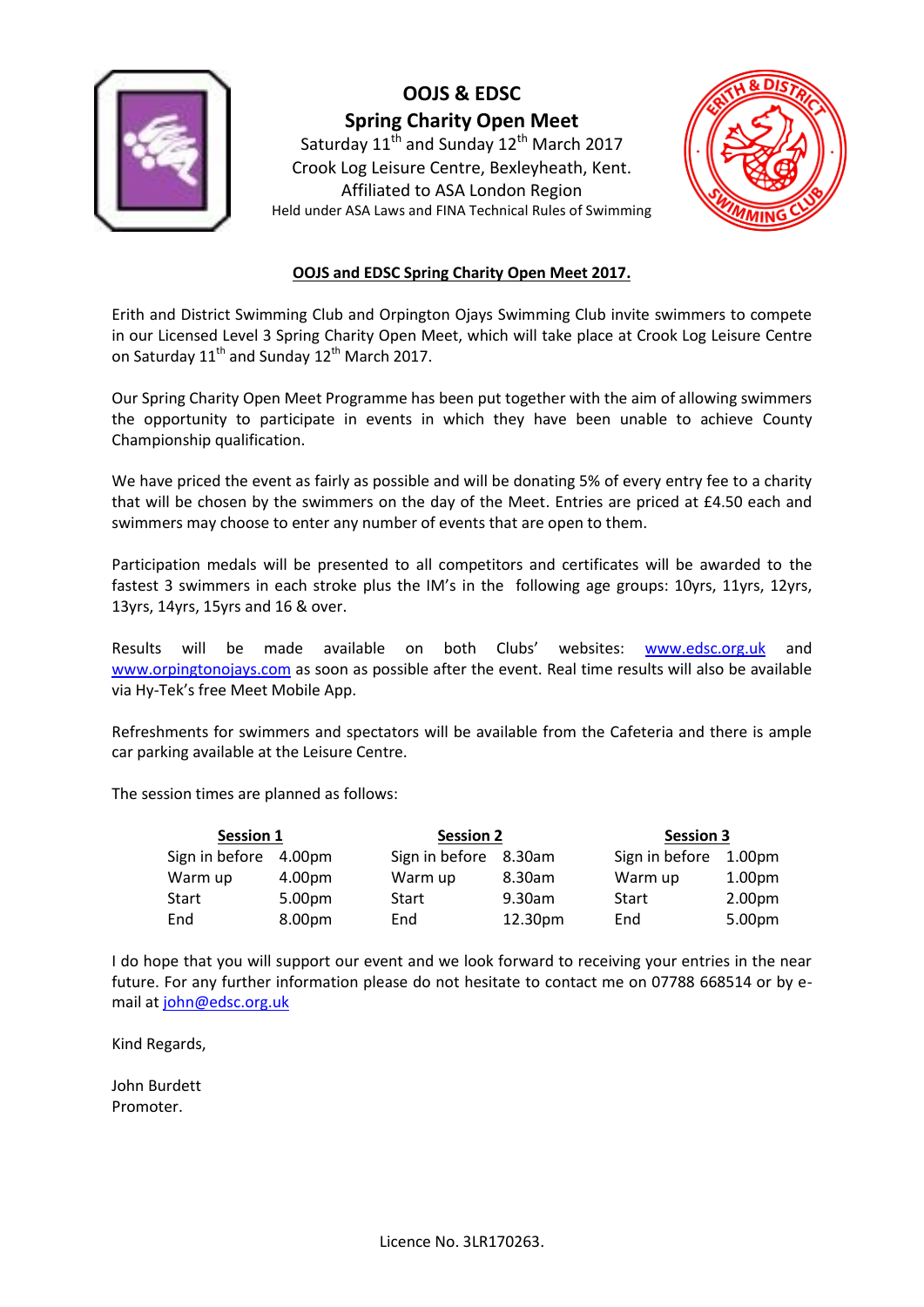

Saturday 11<sup>th</sup> and Sunday 12<sup>th</sup> March 2017 Crook Log Leisure Centre, Bexleyheath, Kent. Affiliated to ASA London Region Held under ASA Laws and FINA Technical Rules of Swimming



#### **Programme of Events**

| <b>Event No.</b> | Session $1 - 11$ <sup>th</sup> March - Warm up 4.00pm - Start 5.00pm |                                                                      |                          |
|------------------|----------------------------------------------------------------------|----------------------------------------------------------------------|--------------------------|
|                  |                                                                      | *** Sign in closes at 4.00pm***                                      |                          |
| 101              | Girls                                                                | 100m                                                                 | Backstroke               |
| 102              | Boys                                                                 | 100m                                                                 | <b>Butterfly</b>         |
| 103              | Girls                                                                | 100m                                                                 | <b>Breaststroke</b>      |
| 104              | <b>Boys</b>                                                          | 100m                                                                 | <b>Backstroke</b>        |
| 105              | Girls                                                                | 100m                                                                 | Freestyle                |
| 106              | <b>Boys</b>                                                          | 100m                                                                 | Breaststroke             |
| 107              | Girls                                                                | 100m                                                                 | <b>Butterfly</b>         |
| 108              | <b>Boys</b>                                                          | 100m                                                                 | Freestyle                |
| <b>Event No.</b> |                                                                      | Session $2 - 12$ <sup>th</sup> March - Warm up 8.30am - Start 9.30am |                          |
|                  |                                                                      | *** Sign in closes at 8.30am***                                      |                          |
| 201              | Girls                                                                | 200m                                                                 | <b>Individual Medley</b> |
| 202              | <b>Boys</b>                                                          | 50 <sub>m</sub>                                                      | <b>Backstroke</b>        |
| 203              | Girls                                                                | 200m                                                                 | <b>Butterfly</b>         |
| 204              | <b>Boys</b>                                                          | 50 <sub>m</sub>                                                      | <b>Breaststroke</b>      |
| 205              | Girls                                                                | 200m                                                                 | Freestyle                |
| 206              | <b>Boys</b>                                                          | 200m                                                                 | Backstroke               |
| 207              | Girls                                                                | 50 <sub>m</sub>                                                      | <b>Butterfly</b>         |
| 208              | <b>Boys</b>                                                          | 200m                                                                 | <b>Breaststroke</b>      |
| 209              | Girls                                                                | 50 <sub>m</sub>                                                      | Freestyle                |
| 210              | Boys                                                                 | 100m                                                                 | <b>Individual Medley</b> |
| <b>Event No</b>  |                                                                      | Session 3 - 12 <sup>th</sup> March -Warm up 1.00m - Start 2.00pm     |                          |
|                  |                                                                      | *** Sign in closes at 1.00pm***                                      |                          |
| 301              | <b>Boys</b>                                                          | 200m                                                                 | <b>Individual Medley</b> |
| 302              | Girls                                                                | 50 <sub>m</sub>                                                      | <b>Backstroke</b>        |
| 303              | <b>Boys</b>                                                          | 200m                                                                 | <b>Butterfly</b>         |
| 304              | Girls                                                                | 50 <sub>m</sub>                                                      | <b>Breaststroke</b>      |
| 305              | <b>Boys</b>                                                          | 200m                                                                 | Freestyle                |
| 306              | Girls                                                                | 200m                                                                 | Backstroke               |
| 307              | <b>Boys</b>                                                          | 50 <sub>m</sub>                                                      | <b>Butterfly</b>         |
| 308              | Girls                                                                | 200m                                                                 | <b>Breaststroke</b>      |
| 309              | Boys                                                                 | 50 <sub>m</sub>                                                      | Freestyle                |
| 310              | Girls                                                                | 100m                                                                 | <b>Individual Medley</b> |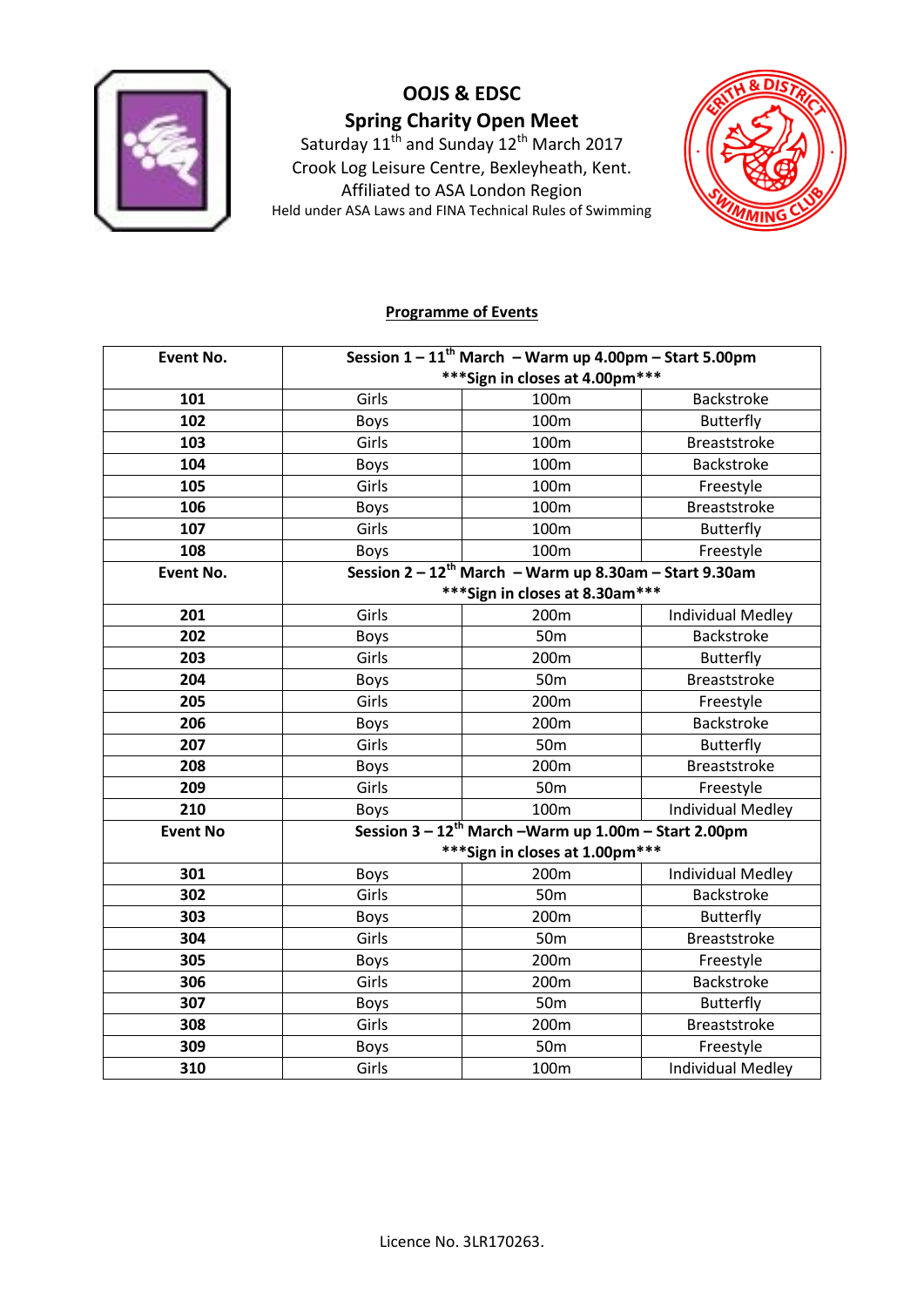

Saturday 11<sup>th</sup> and Sunday 12<sup>th</sup> March 2017 Crook Log Leisure Centre, Bexleyheath, Kent. Affiliated to ASA London Region Held under ASA Laws and FINA Technical Rules of Swimming



### **Qualifying Times**

Entries must be no faster than the Upper Limit Time (ULT) published for each event.

| <b>BOYS</b>                                        |            |     |         |         |         |         |         |         |         |
|----------------------------------------------------|------------|-----|---------|---------|---------|---------|---------|---------|---------|
| 13yrs<br>10yrs<br>12yrs<br>15yrs<br>11yrs<br>14yrs |            |     |         |         |         |         |         | $16y +$ |         |
| 50 <sub>m</sub>                                    | BA         | ULT | 40.50   | 40.50   | 37.50   | 36.00   | 34.50   | 33.50   | 31.50   |
| 50 <sub>m</sub>                                    | <b>BS</b>  | ULT | 47.00   | 47.00   | 44.00   | 41.50   | 38.00   | 37.50   | 34.50   |
| 50m                                                | <b>FLY</b> | ULT | 40.50   | 40.50   | 37.00   | 35.00   | 33.00   | 31.50   | 29.50   |
| 50 <sub>m</sub>                                    | <b>FS</b>  | ULT | 35.00   | 35.00   | 32.50   | 31.00   | 29.00   | 28.00   | 26.50   |
| 100m                                               | BA         | ULT | 1.26.00 | 1.26.00 | 1.22.00 | 1.17.50 | 1.14.00 | 1.10.00 | 1.06.00 |
| 100m                                               | <b>BS</b>  | ULT | 1.38.00 | 1.38.00 | 1.33.50 | 1.28.50 | 1.22.00 | 1.19.00 | 1.15.00 |
| 100 <sub>m</sub>                                   | <b>FLY</b> | ULT | 1.30.00 | 1.30.00 | 1.25.00 | 1.18.00 | 1.12.00 | 1.09.00 | 1.05.00 |
| 100m                                               | <b>FS</b>  | ULT | 1.15.00 | 1.15.00 | 1.11.50 | 1.08.00 | 1.03.50 | 1.01.00 | 58.50   |
| 100 <sub>m</sub>                                   | IM         | ULT | 1.30.00 | 1.30.00 | 1.22.00 | 1.19.00 | 1.14.00 | 1.12.00 | 1.07.00 |
| 200m                                               | BA         | ULT | 3.00.00 | 3.00.00 | 2.50.00 | 2.47.50 | 2.32.50 | 2.31.00 | 2.22.00 |
| 200 <sub>m</sub>                                   | <b>BS</b>  | ULT | 3.35.00 | 3.35.00 | 3.25.00 | 3.09.00 | 2.55.00 | 2.53.00 | 2.45.00 |
| 200m                                               | <b>FLY</b> | ULT | 3.35.00 | 3.35.00 | 3.10.00 | 3.00.00 | 2.47.50 | 2.45.00 | 2.25.00 |
| 200 <sub>m</sub>                                   | <b>FS</b>  | ULT | 2.45.00 | 2.45.00 | 2.33.00 | 2.28.00 | 2.16.00 | 2.14.00 | 2.05.00 |
| 200m                                               | IM         | ULT | 3.10.00 | 3.10.00 | 2.55.00 | 2.50.00 | 2.35.00 | 2.32.00 | 2.22.00 |

| <b>GIRLS</b>                                       |            |     |         |         |         |         |         |         |         |
|----------------------------------------------------|------------|-----|---------|---------|---------|---------|---------|---------|---------|
| 13yrs<br>15yrs<br>10yrs<br>12yrs<br>11yrs<br>14yrs |            |     |         |         |         |         |         | $16y +$ |         |
| 50m                                                | BA         | ULT | 41.00   | 41.00   | 37.00   | 35.50   | 34.50   | 34.00   | 33.00   |
| 50 <sub>m</sub>                                    | <b>BS</b>  | ULT | 47.00   | 47.00   | 43.00   | 40.00   | 39.50   | 38.50   | 38.00   |
| 50 <sub>m</sub>                                    | <b>FLY</b> | ULT | 41.00   | 41.00   | 37.00   | 34.50   | 33.00   | 33.00   | 32.00   |
| 50 <sub>m</sub>                                    | <b>FS</b>  | ULT | 35.50   | 35.50   | 32.50   | 31.00   | 30.00   | 30.00   | 29.00   |
| 100m                                               | ΒA         | ULT | 1.28.00 | 1.28.00 | 1.20.00 | 1.17.50 | 1.14.00 | 1.14.00 | 1.11.00 |
| 100 <sub>m</sub>                                   | <b>BS</b>  | ULT | 1.38.00 | 1.38.00 | 1.34.00 | 1.26.00 | 1.24.00 | 1.23.50 | 1.21.00 |
| 100m                                               | <b>FLY</b> | ULT | 1.30.00 | 1.30.00 | 1.26.00 | 1.17.50 | 1.13.00 | 1.12.00 | 1.10.00 |
| 100m                                               | <b>FS</b>  | ULT | 1.17.50 | 1.17.50 | 1.12.00 | 1.08.00 | 1.04.50 | 1.04.50 | 1.03.00 |
| 100m                                               | ΙM         | ULT | 1.31.00 | 1.31.00 | 1.26.00 | 1.18.50 | 1.14.50 | 1.14.50 | 1.11.00 |
| 200 <sub>m</sub>                                   | BA         | ULT | 3.04.00 | 3.04.00 | 2.50.00 | 2.40.00 | 2.35.00 | 2.35.00 | 2.32.00 |
| 200m                                               | <b>BS</b>  | ULT | 3.35.00 | 3.35.00 | 3.20.00 | 3.10.00 | 3.00.00 | 3.00.00 | 3.00.00 |
| 200 <sub>m</sub>                                   | <b>FLY</b> | ULT | 3.35.00 | 3.35.00 | 3.15.00 | 3.00.00 | 2.50.00 | 2.50.00 | 2.45.00 |
| 200m                                               | <b>FS</b>  | ULT | 2.50.00 | 2.50.00 | 2.31.00 | 2.25.00 | 2.18.00 | 2.18.00 | 2.15.50 |
| 200m                                               | ΙM         | ULT | 3.10.00 | 3.10.00 | 2.50.00 | 2.46.00 | 2.39.00 | 2.39.00 | 2.33.00 |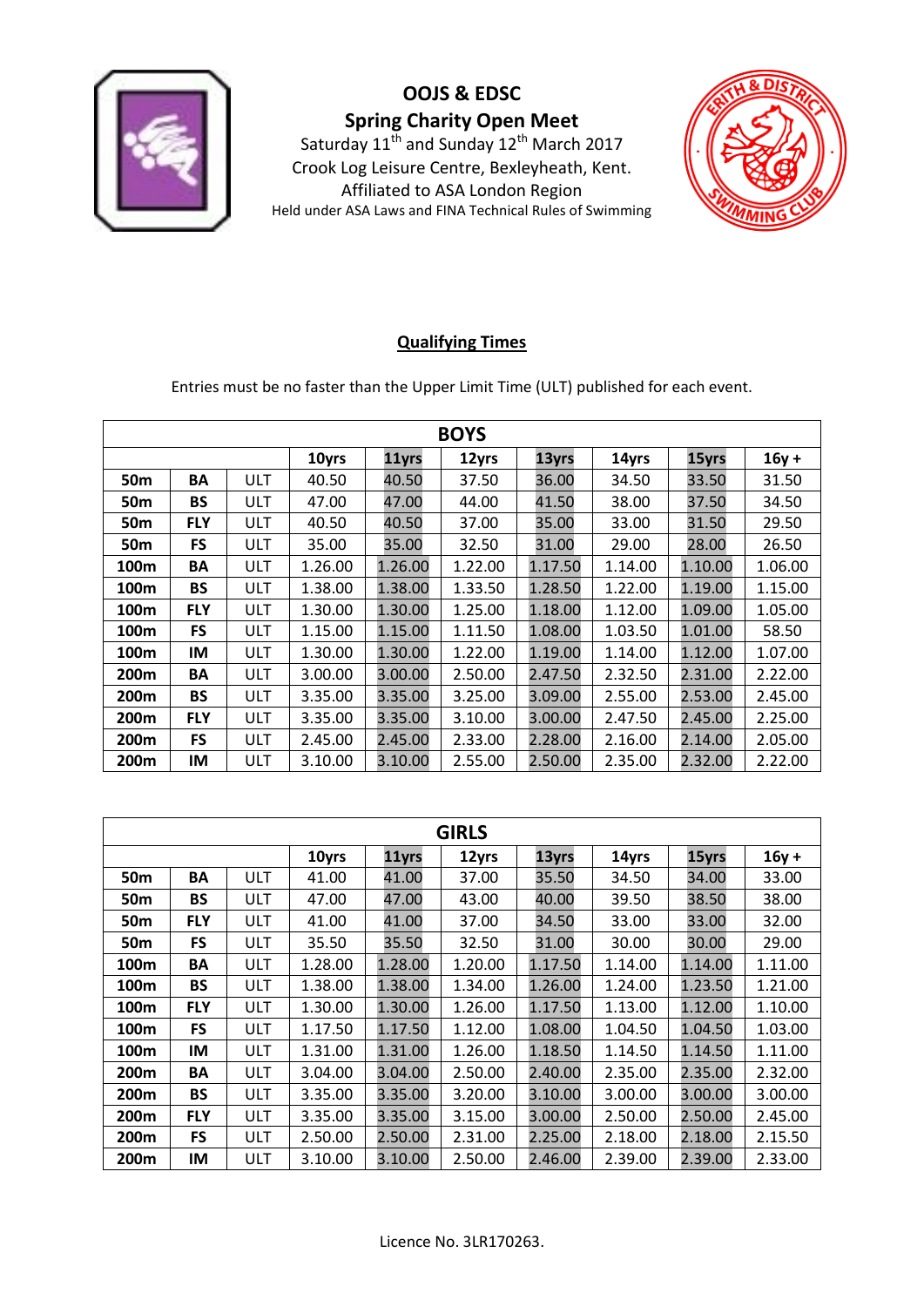

Saturday  $11^{th}$  and Sunday  $12^{th}$  March 2017 Crook Log Leisure Centre, Bexleyheath, Kent. Affiliated to ASA London Region Held under ASA Laws and FINA Technical Rules of Swimming



### **Female Individual Entry Form**

|              | Club Name:                      |                 |                     |   |
|--------------|---------------------------------|-----------------|---------------------|---|
|              | <b>Swimmer Surname:</b>         |                 |                     |   |
|              | <b>Swimmer First Name:</b>      |                 |                     |   |
|              | E Mail:                         |                 |                     |   |
|              | Telephone:                      |                 |                     |   |
|              | Date of birth:                  |                 |                     |   |
|              | <b>ASA Registration Number:</b> |                 |                     |   |
|              |                                 | £4.50 per event |                     |   |
| <b>Event</b> | Session 1 - Start 5.00pm        |                 | <b>Time Entered</b> |   |
| 101          | 100m Backstroke                 |                 |                     | £ |
| 103          | 100m Breaststroke               |                 |                     | £ |
| 105          | 100m Freestyle                  |                 |                     | £ |
| 107          |                                 | 100m Butterfly  |                     | £ |
|              |                                 |                 |                     |   |
| <b>Event</b> | Session 2 - Start 9.30am        |                 | <b>Time Entered</b> |   |
| 201          | 200m Individual Medley          |                 |                     | £ |
| 203          | 200m Butterfly                  |                 |                     | £ |
| 205          | 200m Freestyle                  |                 |                     | £ |
| 207          | 50m Butterfly                   |                 |                     | £ |
| 209          | 50m Freestyle                   |                 |                     | £ |
|              |                                 |                 |                     |   |
| <b>Event</b> | Session 3 - Start 2.00pm        |                 | <b>Time Entered</b> |   |
| 302          | 50m Backstroke                  |                 |                     | £ |
| 304          | 50m Breaststroke                |                 |                     | £ |
| 306          | 200m Backstroke                 |                 |                     | £ |
| 308          | 200m Breaststroke               |                 |                     | £ |
| 310          | 100m Individual Medley          |                 |                     | £ |
|              |                                 |                 |                     |   |
|              |                                 |                 | Total:              | £ |

I hereby declare that the particulars I have entered are correct and that I will abide by the conditions.

Signature of Competitor:

If you are entering as an individual then please send this completed entry form along with a cheque (payable to Orpington Ojays Swimming Club) by 6pm on the  $17<sup>th</sup>$  February 2017 to:

John Burdett, 68 Darenth Park Avenue, Dartford, Kent DA2 6LX.

If you are entering as part of a team with 5 or more swimmers then you should send this completed entry form to your Team Manager who should complete the electronic entry file and send all forms plus the Entry Summary Sheet to the address above.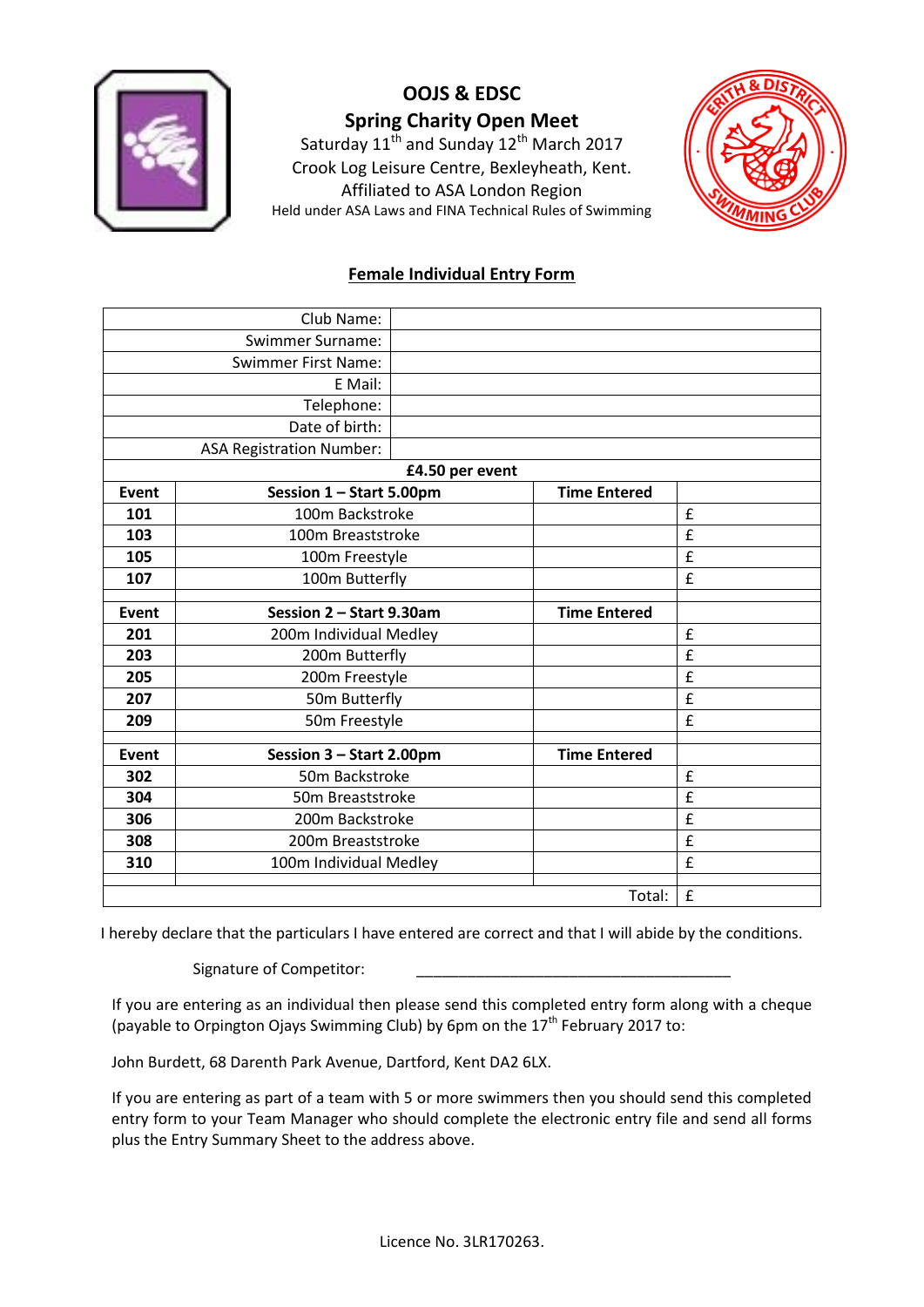

Saturday  $11^{th}$  and Sunday  $12^{th}$  March 2017 Crook Log Leisure Centre, Bexleyheath, Kent. Affiliated to ASA London Region Held under ASA Laws and FINA Technical Rules of Swimming



### **Male Individual Entry Form**

|              | Club Name:                      |                        |                     |   |
|--------------|---------------------------------|------------------------|---------------------|---|
|              | <b>Swimmer Surname:</b>         |                        |                     |   |
|              | <b>Swimmer First Name:</b>      |                        |                     |   |
|              | E Mail:                         |                        |                     |   |
|              | Telephone:                      |                        |                     |   |
|              | Date of birth:                  |                        |                     |   |
|              | <b>ASA Registration Number:</b> |                        |                     |   |
|              |                                 | £4.50 per event        |                     |   |
| <b>Event</b> | Session 1 - Start 5.00pm        |                        | <b>Time Entered</b> |   |
| 102          | 100m Butterfly                  |                        |                     | £ |
| 104          | 100m Backstroke                 |                        |                     | £ |
| 106          | 100m Breaststroke               |                        |                     | £ |
| 108          |                                 | 100m Freestyle         |                     | £ |
|              |                                 |                        |                     |   |
| Event        | Session 2 - Start 9.30am        |                        | <b>Time Entered</b> |   |
| 202          | 50m Backstroke                  |                        |                     | £ |
| 204          | 50m Breaststroke                |                        |                     | £ |
| 206          | 200m Backstroke                 |                        |                     | £ |
| 208          |                                 | 200m Breaststroke      |                     | £ |
| 210          |                                 | 100m Individual Medley |                     | £ |
| Event        | Session 3 - Start 2.00pm        |                        | <b>Time Entered</b> |   |
| 301          | 200m Individual Medley          |                        |                     | £ |
| 303          | 200m Butterfly                  |                        |                     | £ |
| 305          | 200m Freestyle                  |                        |                     | £ |
| 307          | 50m Butterfly                   |                        |                     | £ |
| 309          | 50m Freestyle                   |                        |                     | £ |
|              |                                 |                        | Total:              | £ |

I hereby declare that the particulars I have entered are correct and that I will abide by the conditions.

Signature of Competitor:

If you are entering as an individual then please send this completed entry form along with a cheque (payable to Orpington Ojays Swimming Club) by 6pm on the  $17<sup>th</sup>$  February 2017 to:

John Burdett, 68 Darenth Park Avenue, Dartford, Kent DA2 6LX.

If you are entering as part of a team with 5 or more swimmers then you should send this completed entry form to your Team Manager who should complete the electronic entry file and send all forms plus the Entry Summary Sheet to the address above.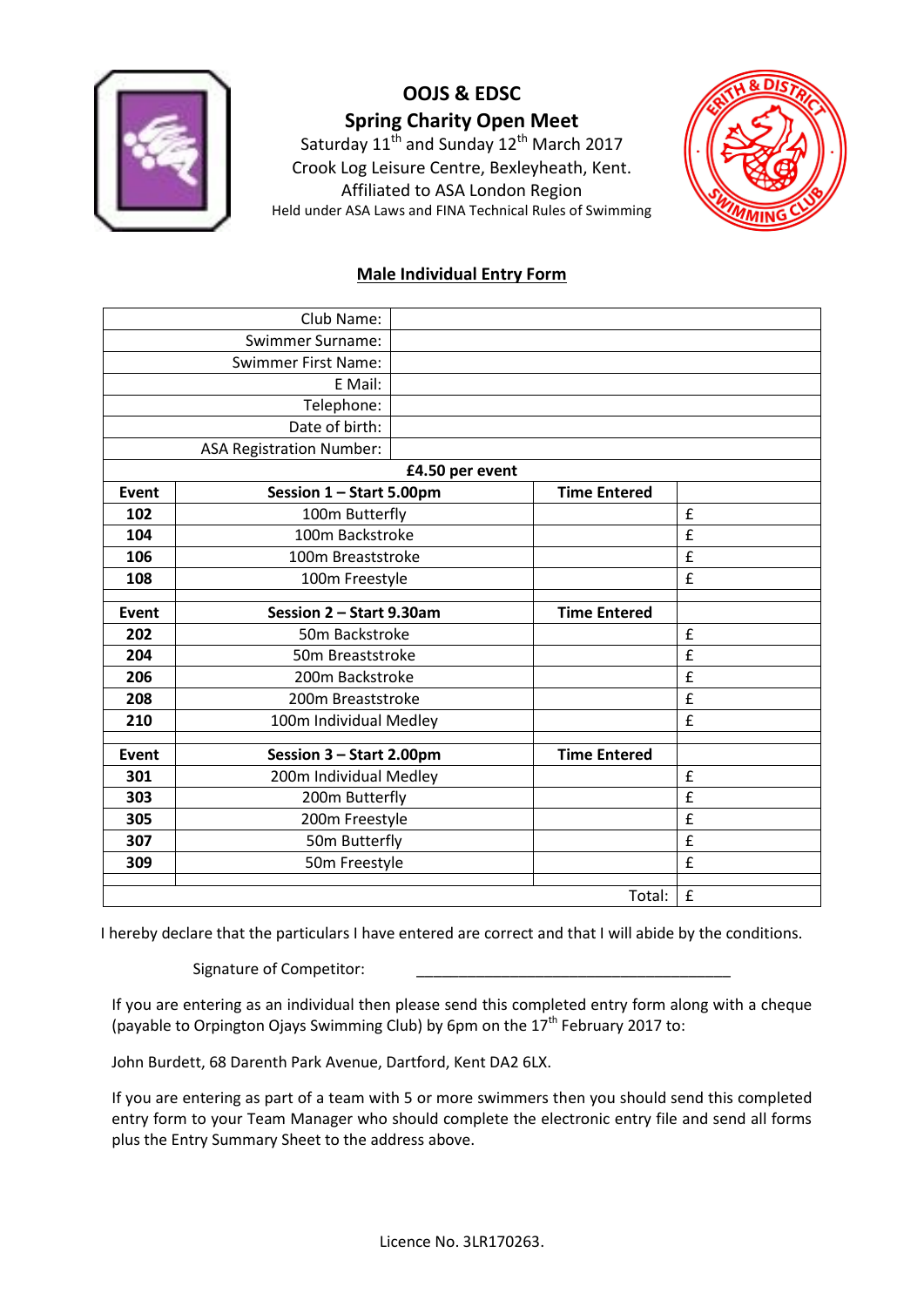

Saturday  $11^{th}$  and Sunday  $12^{th}$  March 2017 Crook Log Leisure Centre, Bexleyheath, Kent. Affiliated to ASA London Region Held under ASA Laws and FINA Technical Rules of Swimming



### **Entry Summary Sheet**

| Enclosed are the entries from: |                          |               | Swimming Club                                                                                   |  |  |
|--------------------------------|--------------------------|---------------|-------------------------------------------------------------------------------------------------|--|--|
| to cover all entries.          |                          |               | One cheque for the sum of £ ______________ payable to Orpington Ojays Swimming Club is enclosed |  |  |
| <b>Female</b>                  |                          |               |                                                                                                 |  |  |
| Number of events:              |                          |               | $\omega$ £4.50 per event = £                                                                    |  |  |
| <b>Male</b>                    |                          |               |                                                                                                 |  |  |
| Number of events:              |                          |               | $\omega$ £4.50 per event = £                                                                    |  |  |
| <b>Coach Passes</b>            |                          |               |                                                                                                 |  |  |
| Number required:               | $\overline{\phantom{a}}$ | @ £15.00 each | $= f$                                                                                           |  |  |
|                                |                          |               |                                                                                                 |  |  |
| <b>Grand Total</b>             |                          |               | $= f$                                                                                           |  |  |

**For Clubs entering 4 or less swimmers or Individuals -** please remember to complete the Individual Male/Female Entry Forms and enclose them with this Entry Summary Sheet.

**For Clubs entering 5 or more swimmers** you are requested to submit your entries electronically using the Hy-Tek entry file which was sent to you as part of the Entry Pack. It should be completed and e-mailed to: [openmeetentries@edsc.org.uk](mailto:openmeetentries@edsc.org.uk)

If you do not have the Hy-Tek Team Manager programme then you can download a free programme – TM Lite – from the Hy-Tek website[: www.hy-tekltd.com/downloads.html](http://www.hy-tekltd.com/downloads.html) .

#### **All entries to be submitted to: John Burdett, 68 Darenth Park Avenue, Dartford, Kent DA2 6LX.**

#### **Closing date for entries is 6pm on the 17th February 2017**

**.........................................................................................................................................................**

Declaration:

I certify that all entered competitors are ASA Registered Members of the Club and are eligible to compete as defined by ASA Law.

Signed by Club Secretary: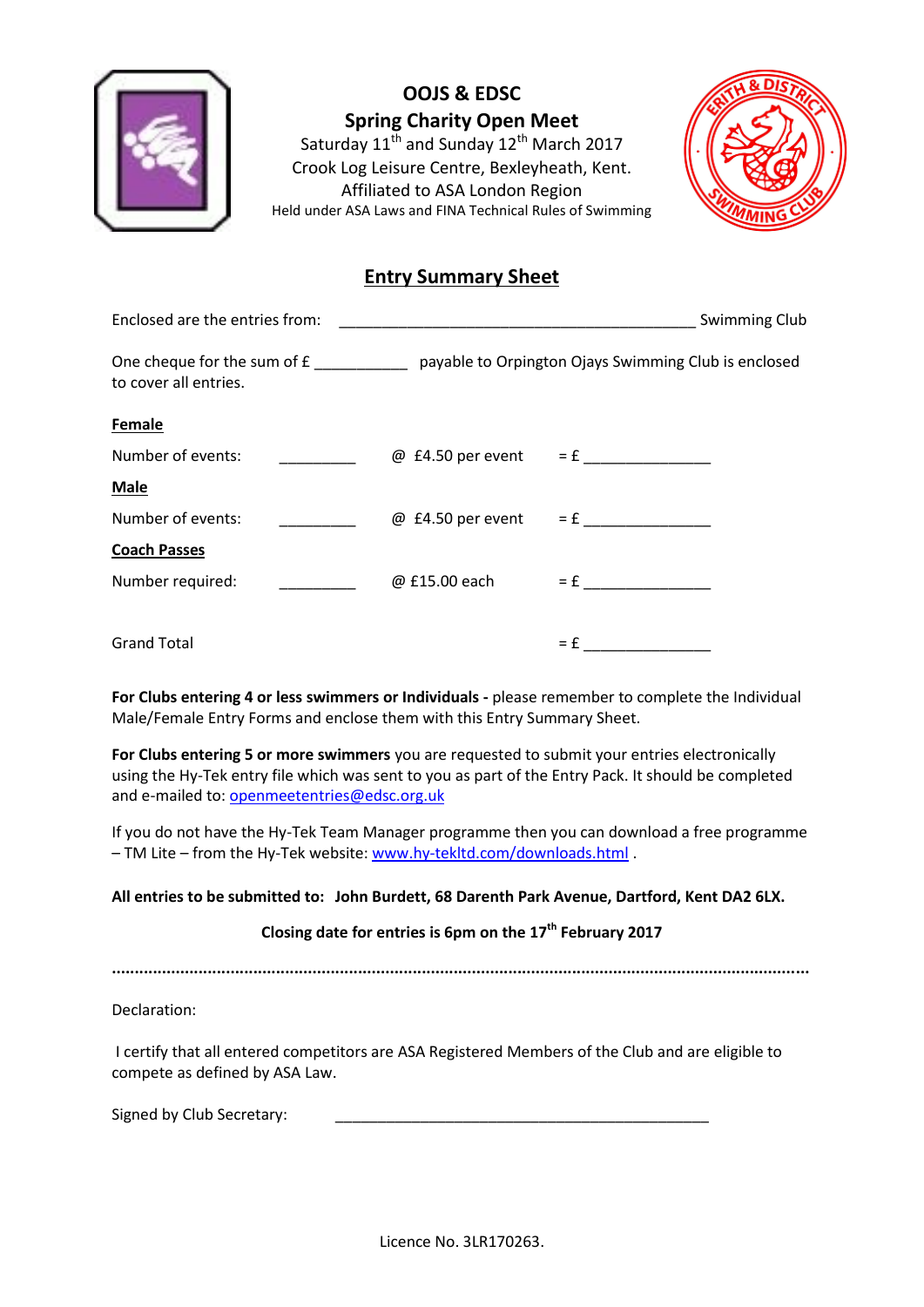

Saturday  $11<sup>th</sup>$  and Sunday  $12<sup>th</sup>$  March 2017 Crook Log Leisure Centre, Bexleyheath, Kent. Affiliated to ASA London Region Held under ASA Laws and FINA Technical Rules of Swimming



### **Promoter's Conditions**

1: This competition is promoted by Erith and District Swimming Club and Orpington Ojays Swimming Club both of whom are affiliated to the London Region ASA. It is to be held under ASA Laws, FINA Technical Rules of Swimming and Promoter's Conditions. The event is a Licensed by the ASA as a Level 3 Meet and times achieved can be used for entry to County and Regional events. The event will be held in an 8 lane 25 metre pool with electronic timing pads and display.

2: Ages are as at midnight on the  $31<sup>st</sup>$  December 2017. It is the swimmers responsibility to ensure his/her eligibility for each event. All swimmers must be registered with the ASA.

3: All events will be swum on a HDW basis. Swimmers will be seeded slowest to fastest irrespective of age and based on entry times provided. All events will be spearheaded and all starts will be at the deep end of the pool. Over the top starts will be at the discretion of the Referee.

4: Closing date for entries is 6pm on the  $17<sup>th</sup>$  February 2017.

5: One combined entry per Club with one cheque. Clubs sending 5 swimmers or more will need to submit entries electronically using Hy-Tek's TM Lite. Further details on how to do this are available as part of the electronic entry pack. Clubs sending less than 5 swimmers may submit their entries on the Individual Male/Female Entry Form together with correct entry fee. No entries will be accepted after the closing date or during the meet unless due to Promoter's error or omission.

6: Entries will not be registered unless accompanied by the correct fee. Cheques must be made payable to Orpington Ojays Swimming Club.

7: Coaches and Team Managers' Passes are £15 to include admittance to poolside at all sessions, programme, lunch and refreshments. Coaches and Team Managers will not be allowed on poolside without a Pass. The Promoter has the right to ask any unauthorised persons to leave the poolside.

8: Coaches and Team Managers' Passes must be ordered using the Club Entry Form.

9: A card-less entry system will operate at the gala. All swimmers are required to sign in at the signing in desk in the reception area by the stated signing in time. Other swimmers, parents, coaches or team managers must not sign in on behalf of swimmers.

10: Competitors must report to the Clerks of the Course in the marshalling area at least 2 events before their own. Competitors not reporting in time for an event may be excluded. Competitors for the first 2 events of each session must report to the marshalling area directly after the warm up.

11: Competitors must leave the pool by the steps at the sides of the pool and not climb over the electronic pads.

12: Participation medals will be presented to all competitors and certificates will be awarded to the fastest 3 swimmers in each stroke plus the IM's in the following age groups: 10yrs, 11yrs, 12yrs, 13yrs, 14yrs, 15yrs and 16 & over.